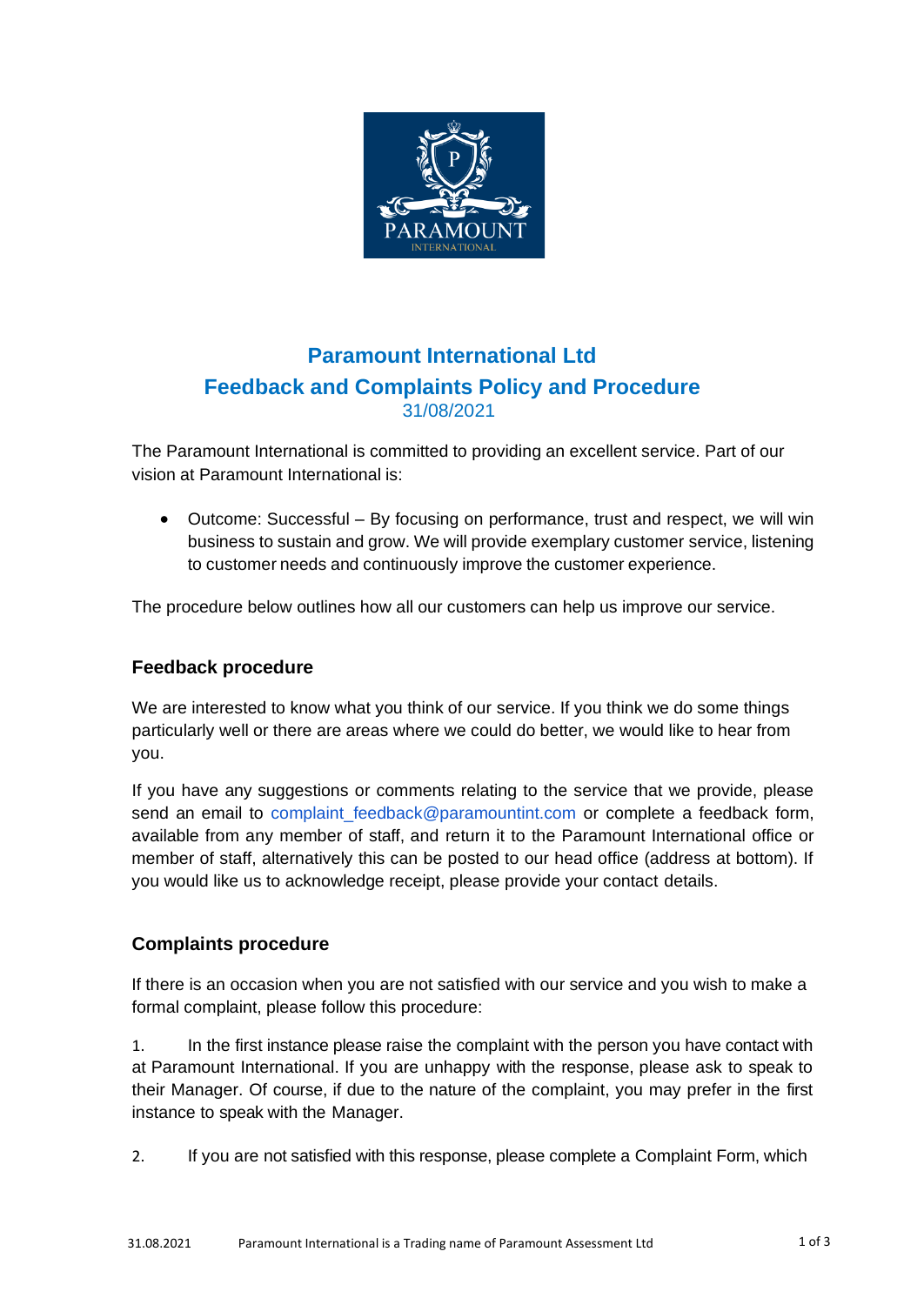

is available from any member of Paramount International Staff or our offices. You can submit your complaint to the Manager whom you dealt with previously. You should keep a copy for your own records.

 If you are unable to put your complaint in writing, please call us on 0808 501 5246 and ask to book a meeting with the relevant Manager so that you can discuss your complaint in sufficient detail.

You will receive an acknowledgement letter within three working days of us receiving your complaint and the relevant Manager will write with a detailed response including suggestions to resolve the matter, within 14 calendar days of sending you the acknowledgement letter.

If we have not heard anything from you within a calendar month of sending the detailed response letter, we will consider the matter to be closed.

3. If you feel your complaint has not been resolved, please re-send your complaint to the Quality Manager at our Head Office address (below) within 21 days. The complaint will be passed to the Business Manager for review.

Quality Manager 50 Grosvenor Hill Mayfair, London W1K 3QT

You can also send your complaint by email to complaints\_feedback@paramountint.com

If you are unable to put your complaint in writing, please telephone the Quality Manager, on 0808 501 5246 who will make a record all the details and deal with your complaint as follows:

- We will send you a letter acknowledging your complaint within three working days of us receiving it.
- We will investigate your complaint fully and will send a detailed written reply, including suggestions to resolve the matter, within 14 days of sending you the acknowledgement letter.